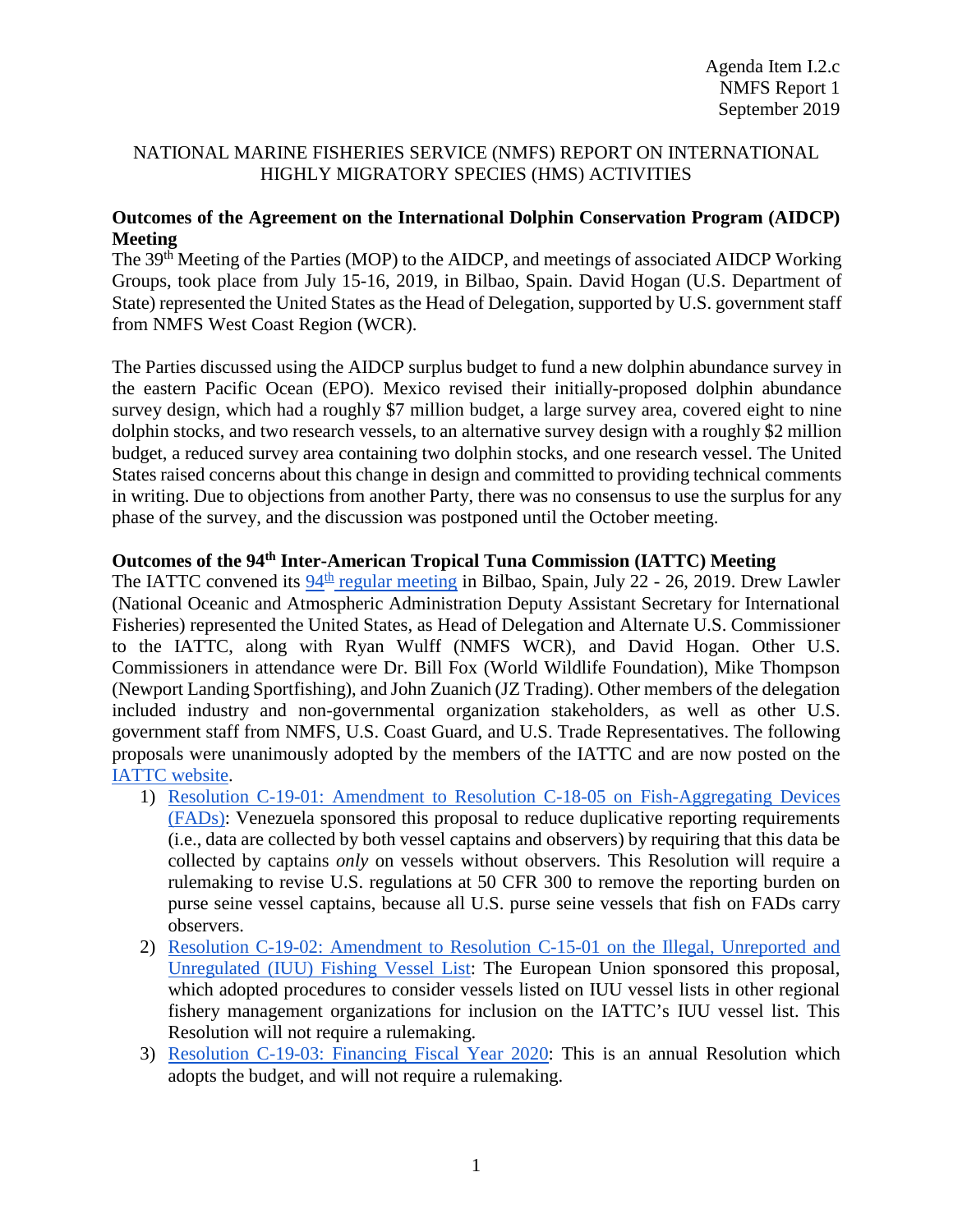- 4) [Resolution C-19-04: Resolution to Mitigate Impacts on Sea Turtles:](https://www.iattc.org/PDFFiles/Resolutions/IATTC/_English/C-19-04-Active_Sea%20turtles.pdf) The United States sponsored this proposal to combine and revise two existing Resolutions with sea turtle bycatch mitigation provisions (C-11-03 and C-04-05) and add new measures to strengthen requirements to mitigate fishing interactions with sea turtles. This will not require a rulemaking, as United States fleets already comply with the requirements.
- 5) [Resolution C-19-05: Amendment to Resolution C-16-06 on Silky Sharks:](https://www.iattc.org/PDFFiles/Resolutions/IATTC/_English/C-19-05-Active_Silky%20sharks.pdf) This proposal was co-sponsored by Belize, Costa Rica, Guatemala, El Salvador, Nicaraga and Panama. This Resolution extends the existing Resolution on silky shark mitigation measures for an additional two years (i.e., 2020 and 2021). The amendments to the Resolution increase flexibility by allowing exceptions for silky sharks accidentally caught and frozen by purse seine vessels. In those instances, the amendments require reporting rather than mitigation measures. In addition, there are inspection requirements for longline vessels that retain silky sharks, with exceptions for members and cooperating non-members that prohibit retention on longline vessels. Because U.S. longline vessels do not retain silky sharks, NMFS is considering a prohibition on retention of silky sharks on longline vessels. This Resolution will require a rulemaking to include the flexibility for silky sharks accidentally caught on purse seine vessels.
- 6) [Resolution C-19-06: Conservation of Whale Sharks:](https://www.iattc.org/PDFFiles/Resolutions/IATTC/_English/C-19-06-Active_Whale%20sharks.pdf) Sponsored by Venezuela, this Resolution creates a standalone Resolution on whale sharks (i.e., a separate Resolution from previously adopted provisions in Resolution C-18-05 on FADs). These provisions prohibit purse seine operators from intentionally setting on whale sharks. Because these provisions were already adopted and implemented by NMFS, this Resolution will not require a rulemaking.
- 7) [Resolution C-19-07: Terms of Reference for Management Strategy Evaluation \(MSE\)](https://www.iattc.org/PDFFiles/Resolutions/IATTC/_English/C-19-07-Active_Management%20Strategy%20Evaluation%20workshops.pdf)  [Workshops:](https://www.iattc.org/PDFFiles/Resolutions/IATTC/_English/C-19-07-Active_Management%20Strategy%20Evaluation%20workshops.pdf) The United States sponsored this proposal to establish terms of reference for the series of workshops the IATTC is planning for MSEs for tropical tunas. The Resolution is procedural in nature and intended to help guide the MSE work, given experiences with other MSE workshops for Pacific bluefin tuna and North Pacific albacore tuna. This Resolution will not require a rulemaking.
- 8) Resolution C-19-08: Amendment to Resolution C-11-08 on Scientific Observers for Longline Vessels:<sup>[1](#page-1-0)</sup> Four IATTC members (Colombia, European Union, Ecuador, and Mexico) proposed amending Resolution C-11-08 to increase the level of monitoring (human or electronic) on longline vessels, along with other updates to Resolution C-11-08. Although an increase in observer coverage was not adopted, the adopted Resolution tasks the IATTC Scientific Staff with presenting a proposal to develop minimum standards for electronic monitoring to the Scientific Advisory Committee in 2020, as well as clarifies reporting requirements. This Resolution will not require a rulemaking.

The proposal sponsored by Japan to amend Resolution C-18-01 on Pacific bluefin tuna (PBF), was withdrawn by Japan. Members with an interest in PBF opted to continue the discussion on future management of PBF at a meeting of the Joint IATTC-Western and Central Pacific Fisheries Commission (WCPFC) Northern Committee (NC) Working Group (Joint Working Group) to be held in September. Members also considered requesting an extraordinary meeting of the IATTC

<span id="page-1-0"></span> $<sup>1</sup>$  A hyperlink is not provided because, at the time of submission of this NMFS Report in the Advanced Briefing Book,</sup> this Resolution was missing from the IATTC website. Additionally, NMFS assumes this resolution will be titled C-19-08.